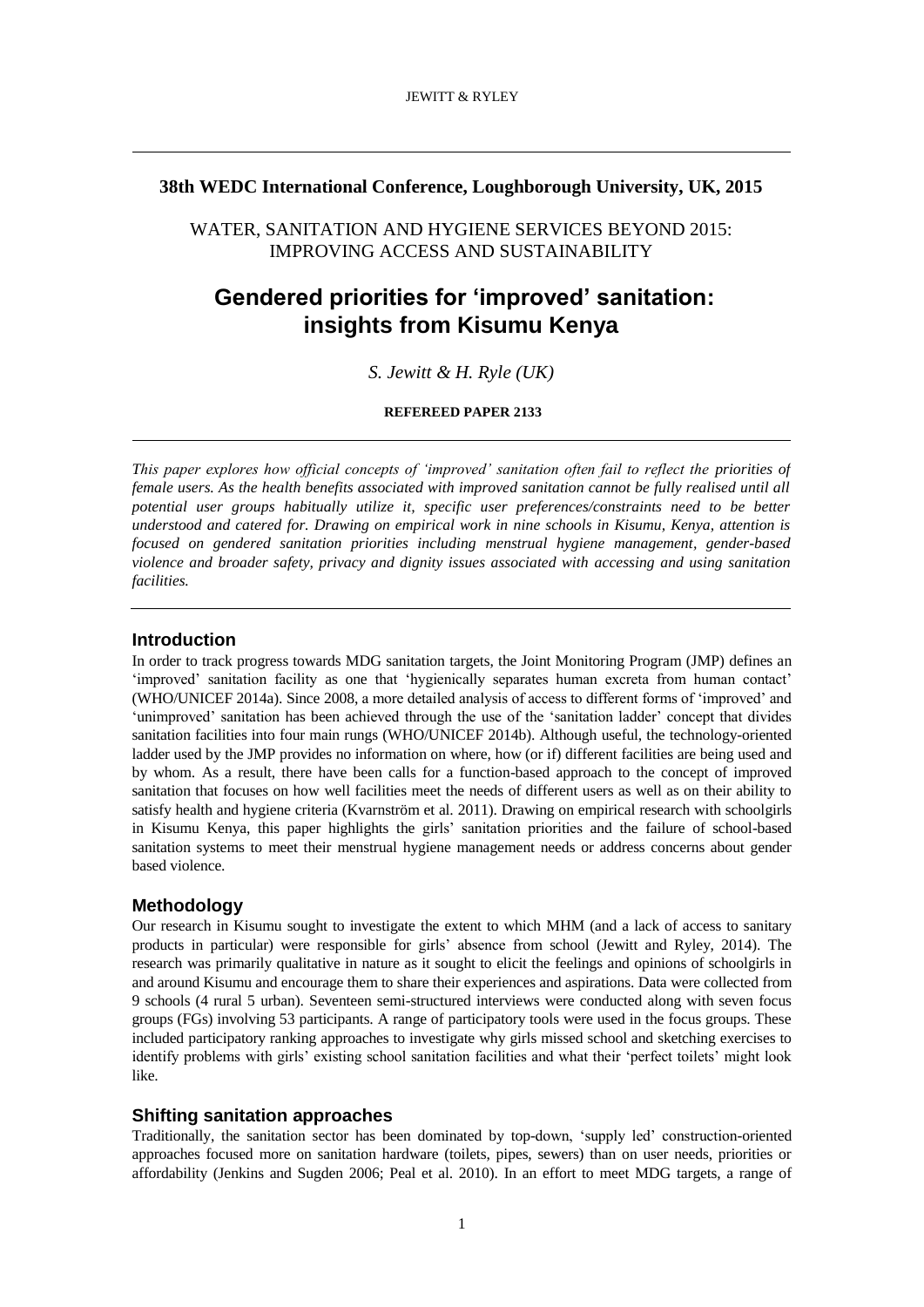## JEWITT & RYLEY

software initiatives were developed to better understand different people's motivations for adopting sanitation and hygiene systems (Peal et al. 2010; O'Reilly and Louis, 2014). In spite of this shift, gendered sanitation priorities remain poorly understood (Tilley et al. 2013). According to Tilley et al. (2013) gender is 'mostly seen as a "nice to have" rather than a "need to do" aspect' (304) of sanitation programs that 'very few agencies' (303) provide clear guidance on or material for. This is despite evidence to suggest that gender sensitive sanitation initiatives have potential to improve female health, dignity and safety as well as helping to address gender inequalities in poor school attendance (Sommer 2010; Jewitt and Ryley 2014).

# **Improved for whom? Gendered sanitation priorities**

Although relatively few studies have been conducted on gendered sanitation priorities, software oriented sanitation approaches have highlighted some important differences in how men and women perceive sanitation facilities (Jenkins and Sugden 2006; O'Reilly 2010; O'Reilly and Louis 2014). Amongst female users, the privacy, convenience and dignity benefits of toilets are often highlighted while there is a tendency amongst men to consider how toilets can 'improve the comfort and modernity of their homes and … well being of their family members' (Jenkins and Sugden 2005: 14). These findings are linked to widespread cultural restrictions on women (but not men) practicing open defecation during daylight hours which force women to 'discipline their bodies around a lack of accessible and private sanitation, or face public shame, humiliation and embarrassment' (Truelove, 2011:148). To address this, many women eat less to reduce the risk that they will need to defecate in the daytime. But accessing open defecation sites or even public toilets at night often presents an additional set of practical and logistical difficulties. These include attempting to avoid injury from wild (including venomous) animals and negotiating difficult or dangerous access routes (for example crossing of busy roads and railways or traversing waterways and drainage canals via narrow and slippery logs) in the dark (Bapat and Agarwal, 2003; Jenkins and Sugden, 2005).

Even where sanitation facilities are accessible in daylight and are situated in relatively close proximity to potential users, gender specific difficulties often present themselves. Focus groups with schoolgirls in Kisumu, Kenya, for example, highlighted their reluctance to use school latrines as they were poorly constructed, often malfunctional and too few in number to cope with demand at break and lunch times. A lack of natural light entering the toilets meant that they rarely stayed clean for long and girls expressed disgust about using them as well as fear that they might encounter creatures that could attack them. Broken doors and missing latches added to the general lack of privacy and safety in school toilets and were a greater concern amongst girls than boys.

## **Sanitation, safety and fears of gender-based violence**

Safety-related considerations are a common facet of women's (and also children's) sanitation preferences, reflecting fears about gender-based violence (GBV) as well as the more logistical dangers mentioned above. Whilst WASH-related GBV is by no means one of most prevalent forms of GBV (House et al., 2014), it nevertheless comprises an important element of user-based perceptions of 'improved' sanitation. Interestingly many of the examples given in the WEDC/WaterAid practitioner's toolkit on 'Violence, Gender and Wash' (House et al. 2014) are based in schools where sanitation facilities are often less well supervised than community-based latrines (Abrahams et al, 2006).

Echoing this, focus group discussions with schoolgirls in Kisumu indicated that the style and location of school toilets had an important influence on how comfortable girls felt about using them. In particular, girls preferred toilets built of solid material rather than of corrugated iron sheets as the latter often had holes or gaps through which boys could spy on them. In the 'perfect toilet' sketching exercises, several girls drew individual toilets rather than several toilets in one block as they considered the former safer as they could be more easily monitored by staff. Electric lighting was also a common feature of girls 'perfect' toilets, echoing their fear of using existing poorly-lit latrines where boys could potentially go in and hide, ready to attack them. Many also drew toilets with solid lockable doors reflecting their desire for greater privacy and safety.

Other important themes arising from these exercises was a desire for good hygiene facilities including water, soap and toilet paper. Toilet paper was widely used as a form of emergency sanitary protection amongst our respondents while the emphasis on soap and water reflected not only concerns about hygiene but also the need to wash sanitary materials and uniforms when they got stained with menstrual blood. One of the girls even added a wash room to her 'perfect toilet' sketch reflecting local cultural preferences for frequent bathing as a form of MHM, as well as her desire for a safe and private space for washing her reusable sanitary towels (and clothes if needed) away from the prying eyes of male pupils and teachers.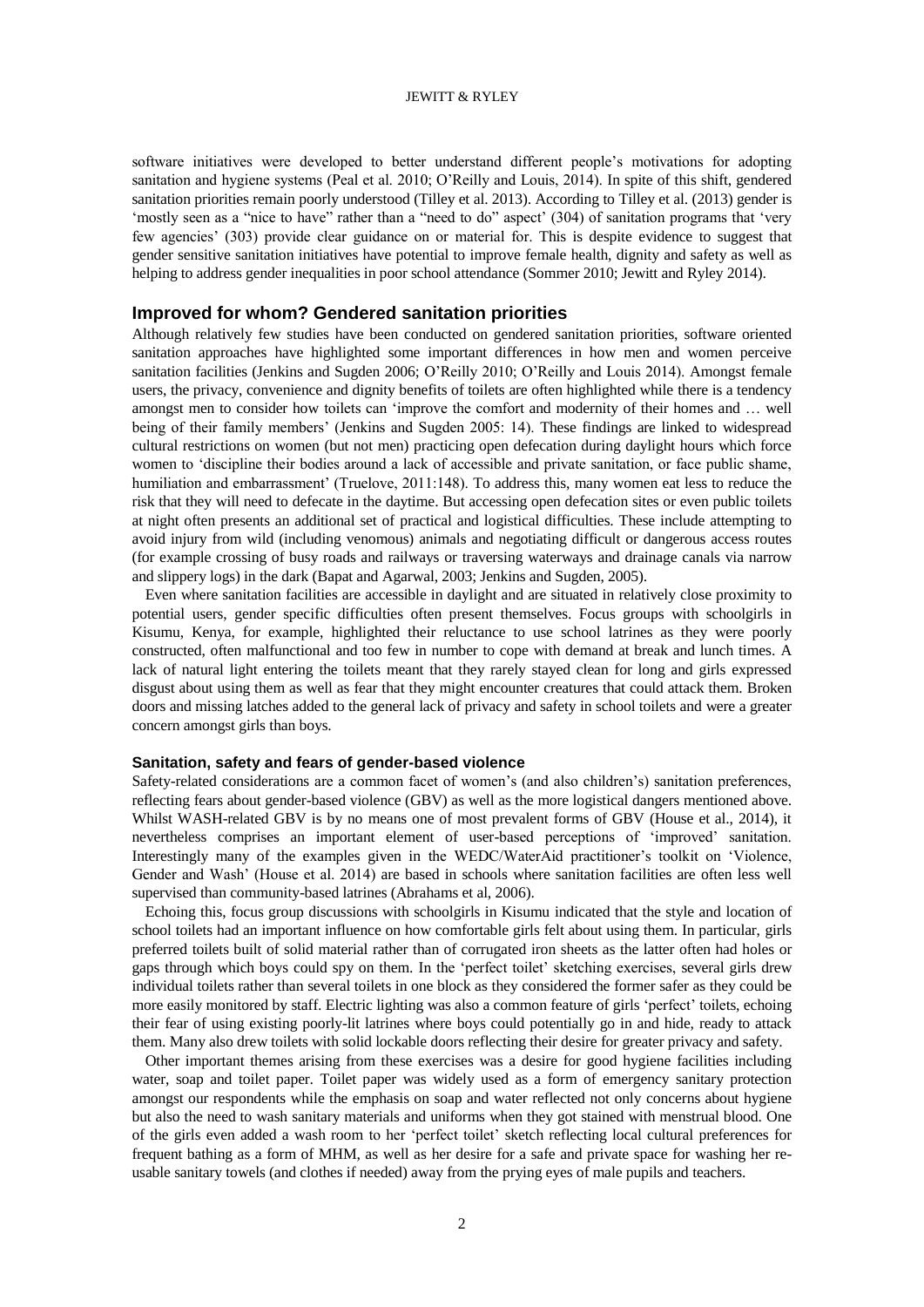### JEWITT & RYLEY

### **Menstrual Hygiene Management**

This girl's emphasis on MHM as an important user-based priority for 'improved' sanitation in school is particularly interesting for the attention it draws to 'one of the most neglected aspects' (Tilley et al. 2013: 306) of WASH. Interviews and focus group discussions in Kisumu highlighted the considerable MSMrelated challenges faced by many schoolgirls including difficulties associated with changing/disposing of sanitary towels and washing hands or soiled uniforms. Many girls said that they felt unable to change their sanitary products at school as the facilities were not sufficiently clean, private or quiet enough for them to do so. The absence of bins for disposable sanitary towels and facilities to wash re-usable sanitary protection were also important themes.

Although some of the schools we visited did have water taps, these were quite distant from the latrines, compounding difficulties associated with general hygiene and MHM. A key difficulty mentioned by many girls was the ease with which their pale coloured school uniforms became stained when their (often makeshift) sanitary protection leaked. Having menstrual bloodstains on their uniforms was something that all girls dreaded as this would attract mockery and harassment from other pupils (especially boys). As girls had nowhere private to go during break times in order to wash these stains out, they often missed class so that they could remove and wash their clothes or sanitary rags in private. In schools without washing facilities, meanwhile, girls took great measures to prevent leaks from occurring including sitting in class all day (missing lunch and play breaks) and refusing to answer questions as classroom etiquette dictates that pupils must stand to do so.

Although there is disagreement in the literature about the linkages between menstruation and girls' absence from school (Grant et al. 2010; Oster and Thornton 2011), our interviews with girls and teachers in Kisumu indicated that MHM was an important factor in schoolgirl absenteeism. Girls with good access to WASH facilities at home indicated that MHM was much easier there than at school as they could wear old, dark-coloured clothes and bathe frequently and in private. Several girls also added that they could find safe, private spaces for washing and drying re-usable sanitary products at home but not at school. An important theme amongst girls with poor access to reliable sanitary protection (and underwear), meanwhile, was restricted mobility during menstruation. Fears that their make-shift sanitary protection might leak or even fall out made them reluctant to make the journey to school or to move far from their homes. A related issue that came up in our focus groups was that girls sometimes resorted to 'transactional sex' in order to buy disposable sanitary towels that would give them sufficient protection to confidently attend school during menstruation. In an attempt to address this problem, one of the head teachers that we interviewed said that he had made emergency sanitary towels available in school for girls who needed them. Girls from that school confirmed in focus group discussions that transactional sex for sanitary towels had declined since this initiative had started but discussions at other schools alluded to this type of transactional sex as an on-going problem.

Despite the millions of girls and women who share such MSM-related difficulties, however, the monitoring of MSM provision or its incorporation into the idea of 'improved' sanitation appears to have received little attention. Even less emphasis has been placed on the need to improve understandings of how MHM varies culturally and reflects (and helps to reproduce) wider gender inequalities in mobility, exposure to GBV, access to education and broader life chances (Jewitt and Ryley, 2014).

#### **Conclusions**

If 'improved' sanitation for all is a serious goal, there is a need for greater 'scrutiny of the intimate as a social issue and its regulation by explicit and implicit power relations' (Tilley et al., 2013: 305). As health concerns rarely stimulate demand for sanitation facilities (Jenkins and Sugden, 2006; Peal et al, 2010), there is a need to prioritise user-based preferences for comfort, convenience, privacy, safety, dignity, and accessibility if existing gaps between official and user-based conceptions of 'improved' sanitation technologies are to be bridged. In particular, there is a need for greater consideration of intra-community (notably gender) variations in these priorities and the wider cultural and geographical contexts within which these are situated. As emphasis shifts from MDGs to 'Sustainable Development Goals', the inclusion of additional functions and monitoring mechanisms to address gendered sanitation priorities could help to improve MHM provision and address broader concerns about WASH-related GBV. Such initiatives might also have potential to 'spur innovation within the sanitation sector' and 'force donors, nations and municipalities to think beyond purely sanitation infrastructure provision' (Kvarnström et al. 2011:10).